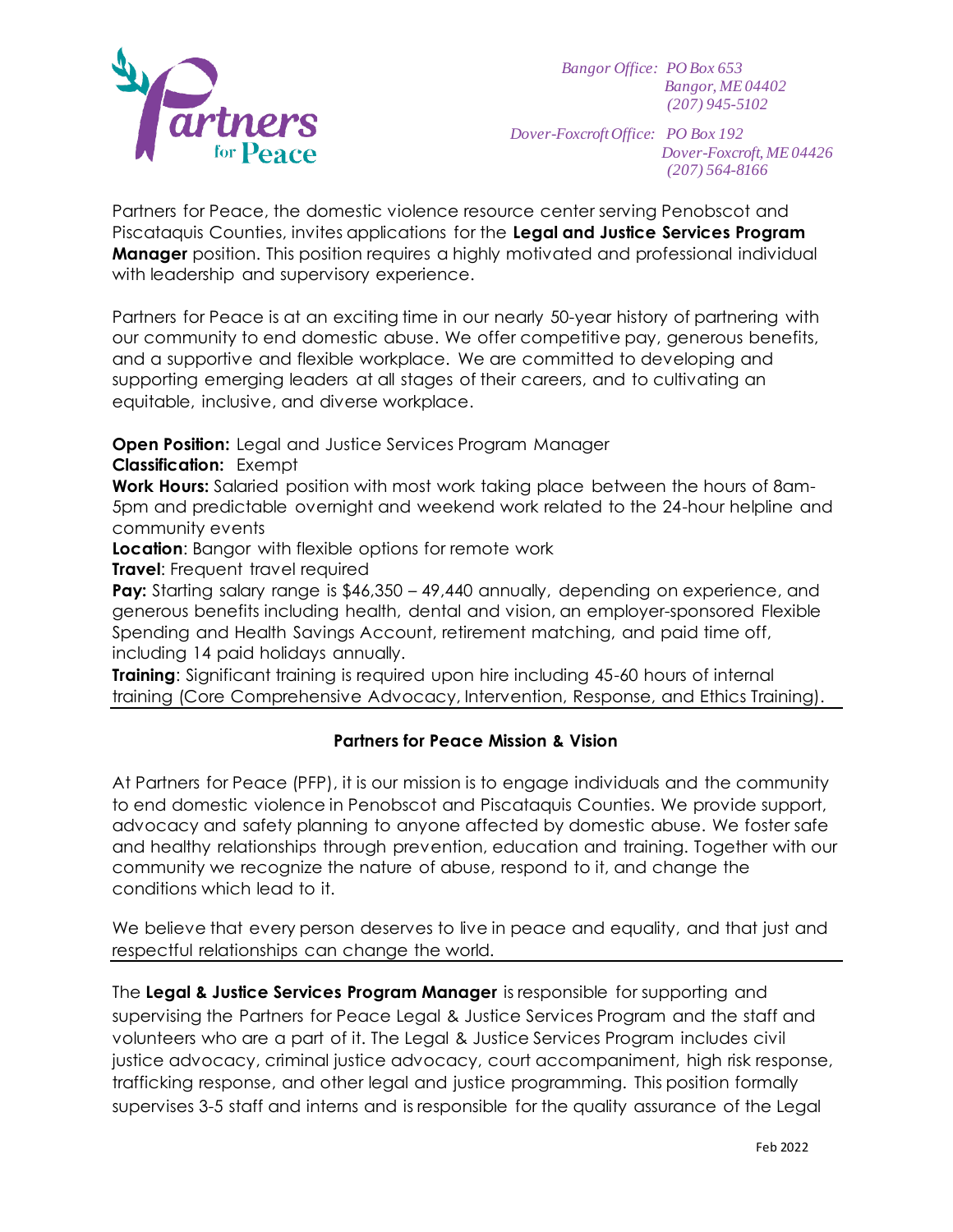

*Bangor Office: PO Box 653 Bangor, ME 04402 (207) 945-5102*

*Dover-FoxcroftOffice: PO Box 192 Dover-Foxcroft, ME 04426 (207) 564-8166*

& Justice Services Program, including program development, assessment, and evaluation. Helps to advance the organization's mission, vision, and strategic plan as part of the Leadership Team.

## **Core Job Responsibilities of this Position:**

- 1. Provide crisis intervention and advocacy to victims and survivors of domestic violence at the organization's Bangor Resource Center and other community locations (hospitals, law enforcement agencies, courts, etc.) as requested
- 2. Engage in direct support and advocacy with individuals and families affected by domestic abuse and violence, including in-person advocacy, the staffing of PFP's 24-hour helpline during daytime shifts, some overnights and weekends; participate in "back-up" support for staff and volunteer helpline advocates
- 3. As a member of the Leadership Team, help to advance the organization's mission, vision and goals; support and demonstrate commitment to our valuesbased organizational culture
- 4. Provide leadership for Partners for Peace Legal services including civil justice advocacy, criminal justice advocacy, high risk response and support for trafficking survivors including regular assessment and evaluation of effectiveness
- 5. Cultivate and nurture relationships with community partners (law enforcement, district attorney's offices, court personnel, social service providers, etc.) in order to enhance our coordinate community response to domestic violence
- 6. Supervise and support staff and volunteers within the Legal Program; including hiring, timecard approval, performance reviews, and other relevant human resources matters
- 7. Provide for quality assurance in accordance with state and federal regulations and funding requirements, including data collection and reporting
- 8. Ensure timely and accurate data submission; generate reports in accordance with grant requirements; and utilize the data to inform programmatic and organizational goals

Ideal candidates will have:

- Master's Degree preferred, or 5-8 years relevant (work or life) experience
- 3-5 years supervisory experience, preferred
- Experience as a domestic violence advocate working both in rural and urban communities, preferred